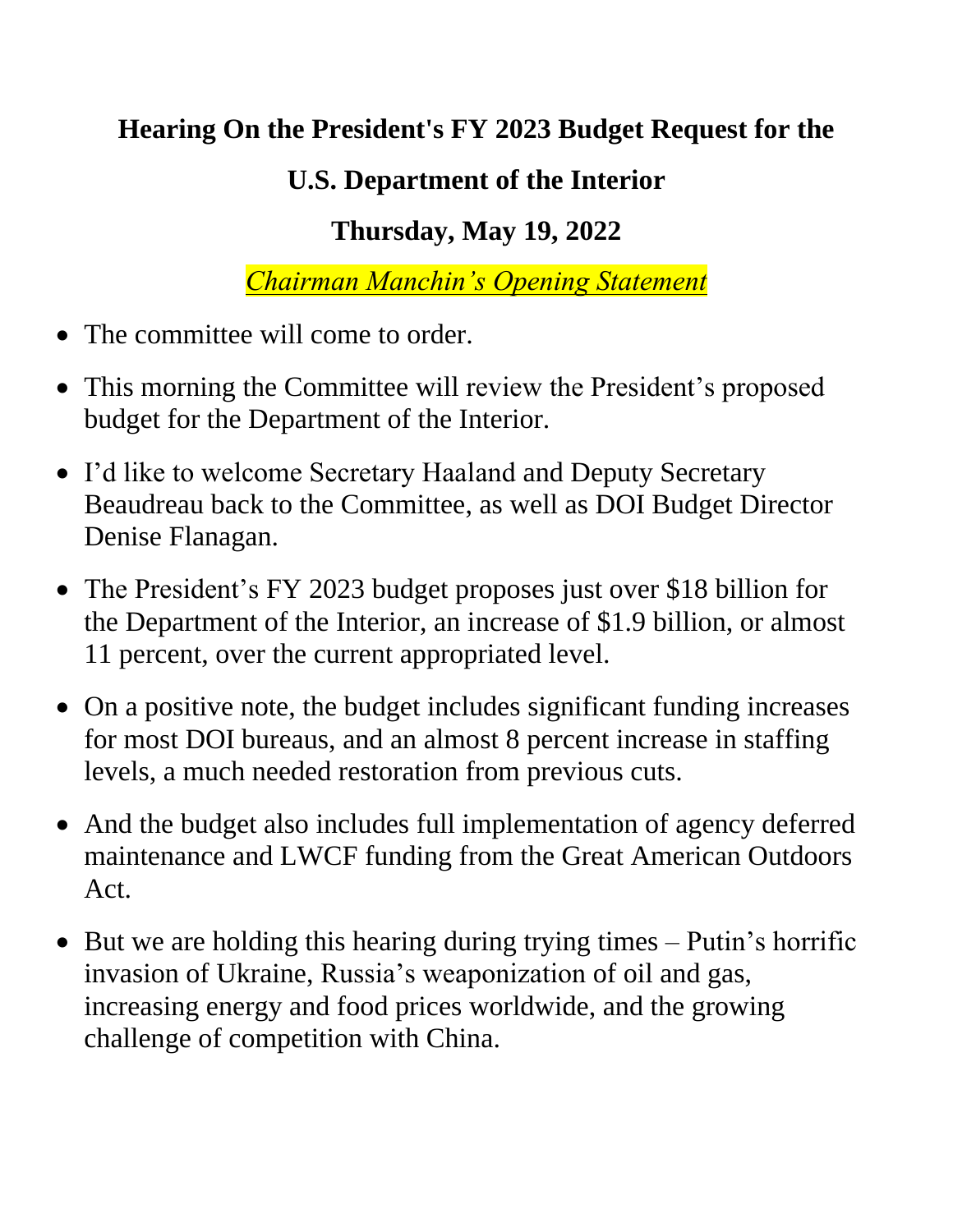- Given the current global situation, it is essential for the United States to step up to the plate as the superpower of the world.
- That includes the responsible development of our abundant energy and mineral resources.
- Unfortunately, even as we see Russia wage a war enabled by energy insecurity in Europe, this Administration has made its opposition to domestic oil and gas production crystal clear – on and off Federal lands and waters.
- Secretary Haaland, when you were before the Committee early last year, I told you that I supported the Administration taking a brief "pause" to review the oil and gas program before resuming lease sales.
- In July, while you were here during last year's budget hearing, I made clear that the time for a pause had come and gone.
- But almost a year and a half into the administration, and as the world begs for North American oil and gas, we still have no new leases.
- While Interior held one offshore lease sale in the fall because of a court order – those sales were subsequently vacated by another court and the Administration for some reason declined to appeal or defend them.
- Onshore lease sales have finally been scheduled for this June, albeit with only 20% of the nominated land made available, and alongside a royalty rate increase to 18.75%, but again, only because of a court order to comply with the requirements of the law, which requires quarterly sales.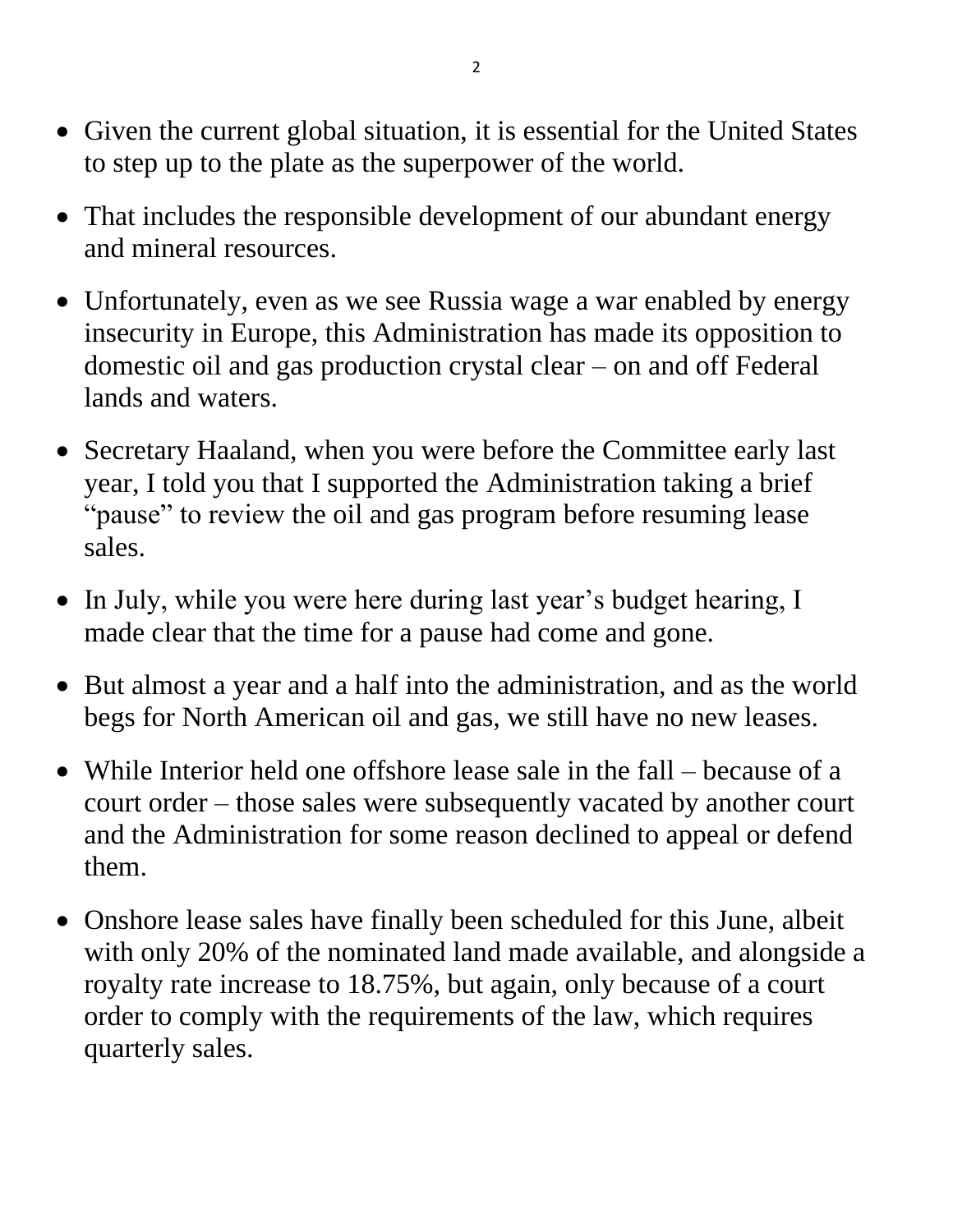- And the President's Press Secretary quickly clarified that, quote, "the President's policy was to ban additional leasing."
- I'm sorry to say it has become crystal clear that the "pause" is in fact a "ban."
- Making good on that ban, a week ago today the Interior Department announced it would not be holding the three remaining offshore lease sales that could be held under the current five-year program.
- As you know, Senator Kelly and I wrote to the President, urging him to develop and implement the next five-year program without delay.
- We pointed out that the Gulf of Mexico producers are among the cleanest in the world and would offset foreign imports shipped across oceans.
- Unfortunately, we have no reason to believe that a new five-year offshore leasing program will be completed on time this summer – as is required by law – or that if and when it is completed, it will actually provide for any lease sales at all.
- If that's the case, this would be the first time in history that the replacement plan was not published on time.
- Now, the Administration continues to say that there are 9,000 permits sitting unused, and that's why we don't need to do any more leasing – onshore or offshore.
- So let's talk about this magic number  $-9,000$ .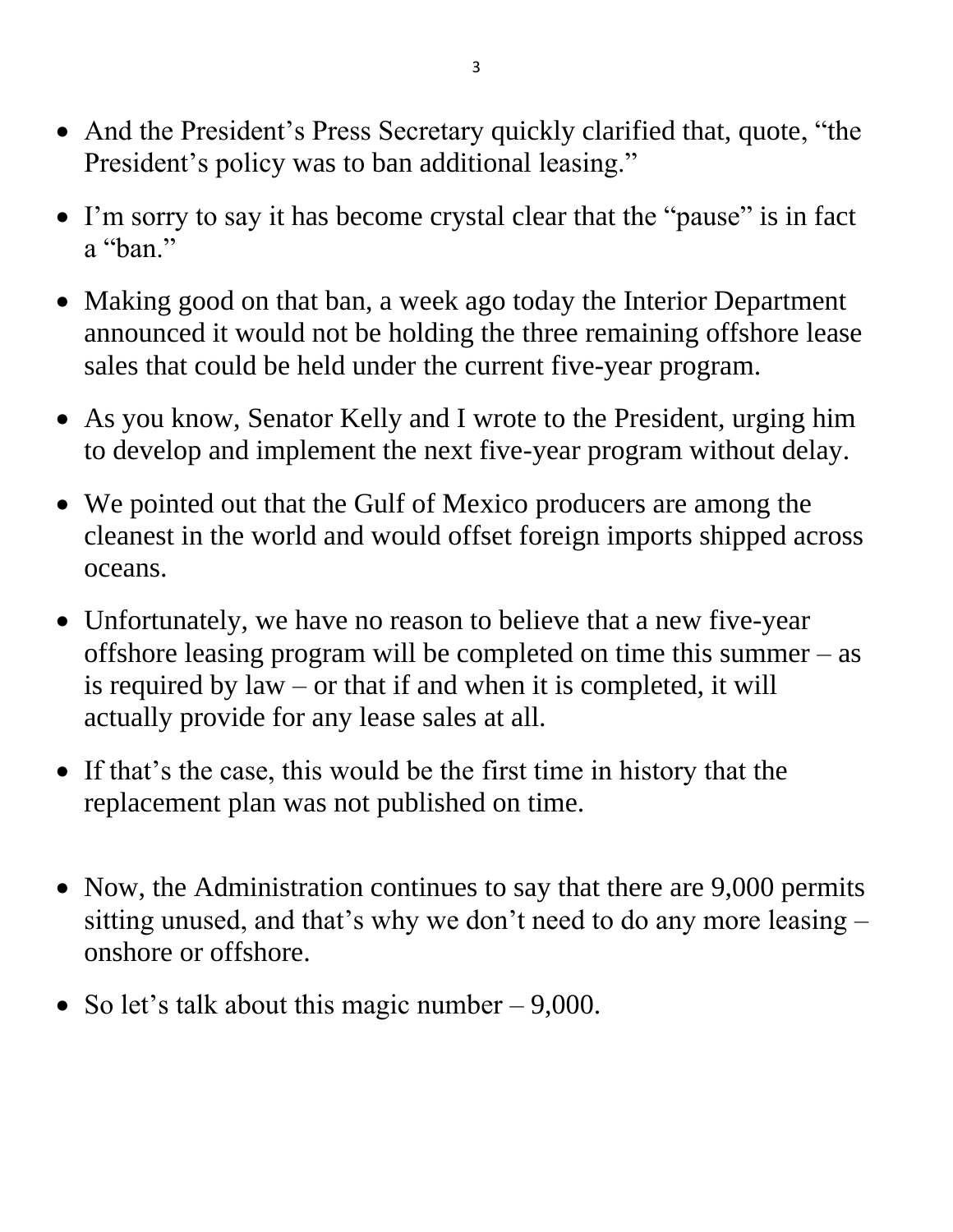- First, this is the number of <u>onshore</u> drilling permits. That's a distinction that isn't being made, and an important one when you realize it's also being used as an argument against offshore leasing.
- Second, now focusing in on onshore, leaseholders pay to apply for this permit months, if not longer, in advance due to the arduous review process, and there might be more you need to do once you finally get the permit before you can drill.
- Third, while it is true that the number of drilling permits is slightly higher than normal, it is not true that they are "sitting unused."
- Planning, scheduling a drill rig, finding labor and materials; these all take time – which is why the permits are valid for two years and can be extended for good cause.
- And this makes sense according to the Bureau of Land Management (BLM), over 7,000 of those permits were extended past their initial two-year term.
- Now that oil prices are high, we're quick to forget that there were unprecedented negative oil prices in April of 2020 and during the COVID pandemic.
- So it is not surprising that companies asked for permit extensions and that the BLM granted them.
- Now I'm not naïve to how businesses operate oil and gas companies can get these leases and hold on to them at such a low rental rate compared to state and private land that it also makes sense to have them on their books for inventory, even if the plan isn't necessarily to develop them all.
- We make it too easy.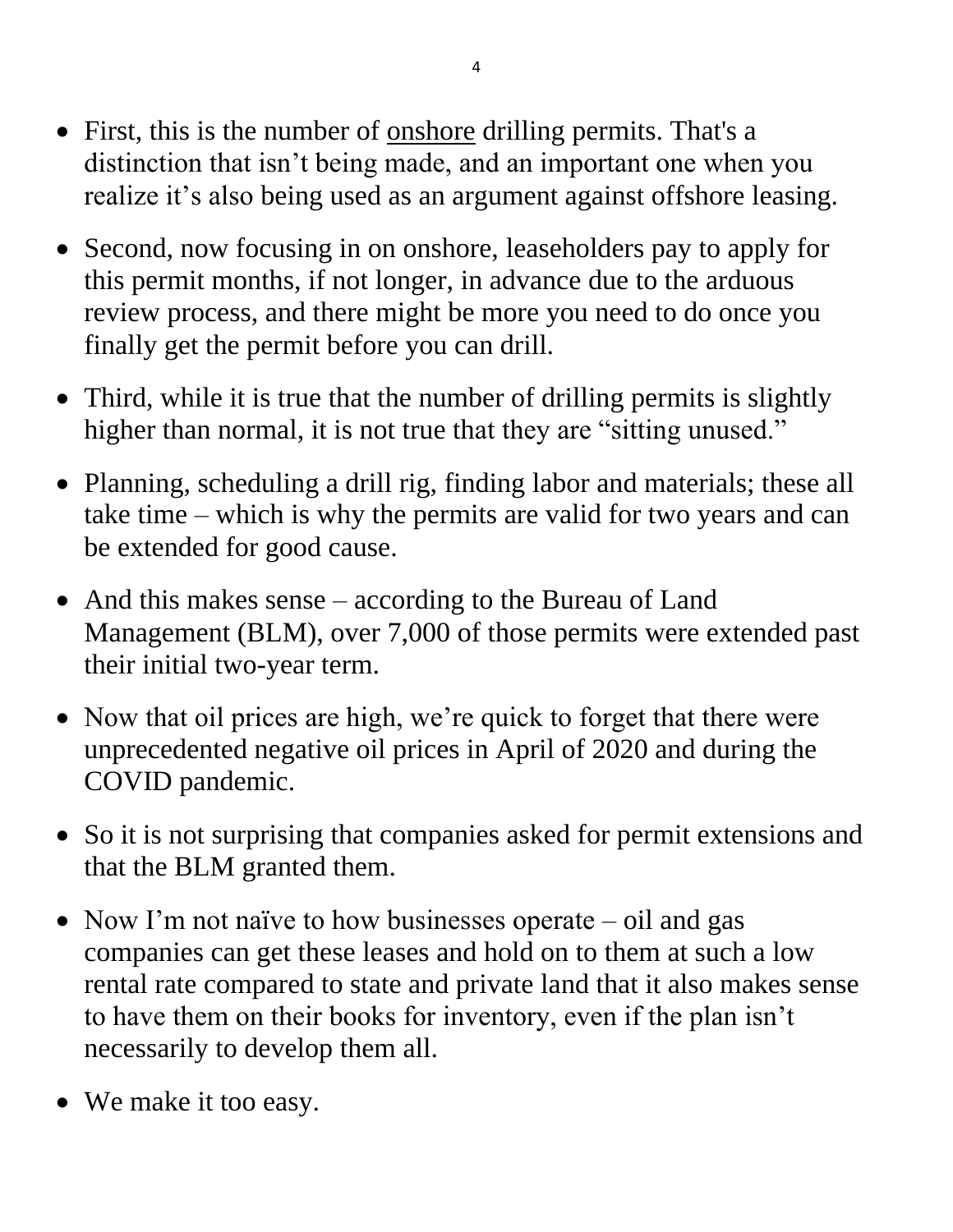- Let me be clear that I agree that federal lease terms should be competitive with the state and private markets, and we should not be making our public lands a bargain-basement deal.
- I also believe that we ought to streamline our permitting process so it's more comparable to state and private land, too.
- But if the Administration's argument is that industry is to blame for sitting on leases and permits, then why don't they do something about it.
- The fact is, the Department of the Interior already has authority to adjust royalties to be competitive, address venting and flaring, fix bonding rates and raise rental rates to encourage production.
- So, for example, if the concern is that too many leases are not being developed in a timely manner, the Department could increase the rental rates over time to provide a financial disincentive against holding leases for speculation alone.
- You don't need legislation or new authority to do this.
- \$1.50 an acre for the first five years, and \$2 an acre thereafter is a sweetheart deal that doesn't give the needed push to develop.
- Instead, the BLM's scheduled lease sale in June simply raised the royalty to 18.75%, which is further than I would have gone, and doesn't discourage sitting on the lease but the royalty, on its own, may disincentivize pursuing federal leases at all.
- Elsewhere, the Administration has not been shy about rulemaking that has chilled investment in the oil and gas sector, so I don't understand why they have not made these commonsense changes.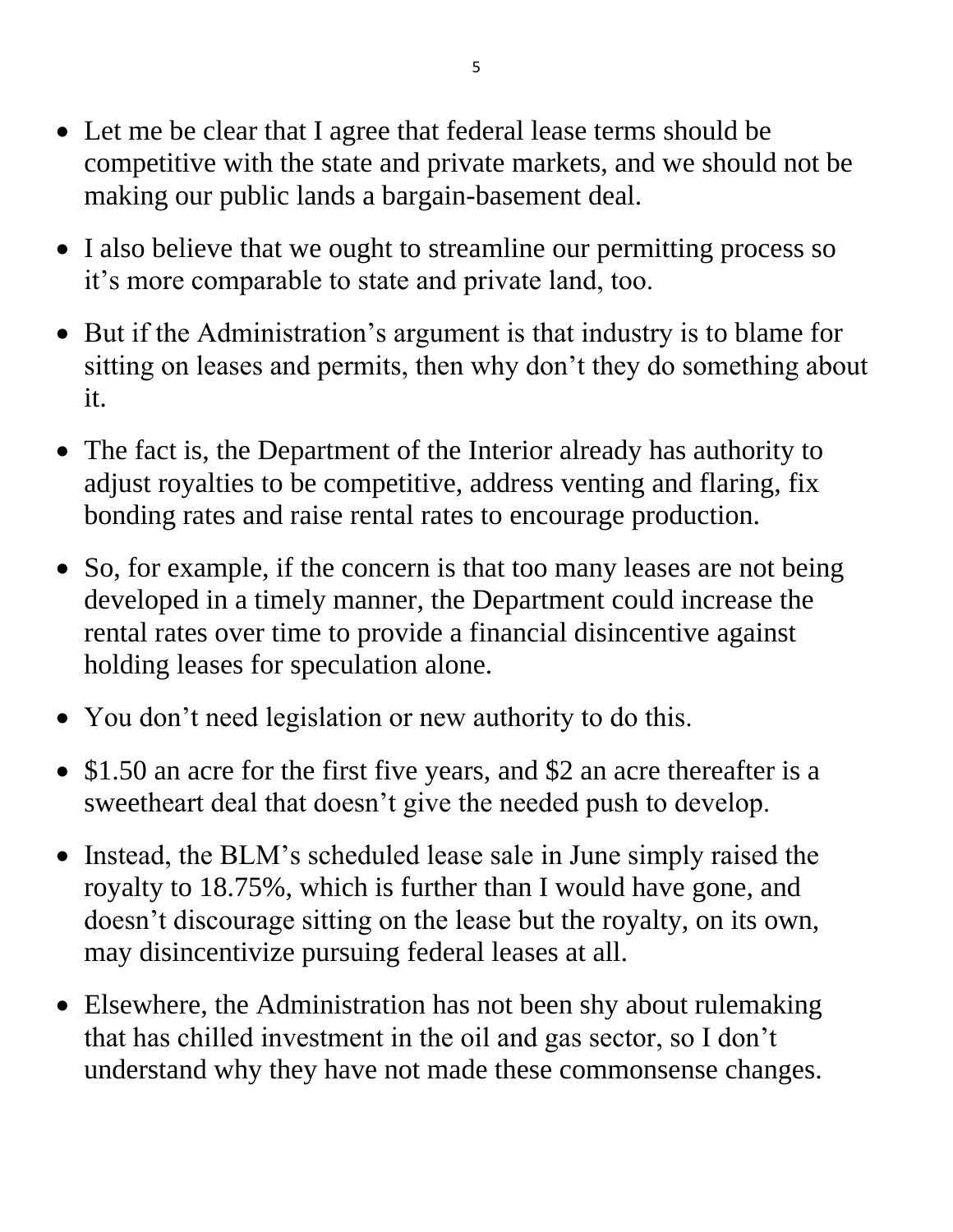- So let me throw out one other fact that we haven't heard from the Administration – the percentage of onshore leases in production is the HIGHEST it has ever been in the past 20 years.
- Leasing is part of the cycle of development; announcements that new leasing isn't in line with the President's policy, while taking concrete steps to block or severely limit new leasing has a chilling effect.
- And yes, new lease sales would not immediately increase production, but the Administration's short-sighted approach that only focuses on current production puts America's energy security at risk.
- The fact is, the federal leases onshore and offshore are producing domestic oil and gas, paying royalties, and increasing our energy security in a way that is cleaner than Russia, Iran, or Venezuela.
- My frustration is at an all-time high that we are talking to OPEC, Iran, and Venezuela to increase oil output while we are at the same time blocking increased energy production at home.
- Just yesterday, the Administration began the process of easing sanctions on Venezuela by allowing Chevron to begin negotiations with the Venezuelan state-owned oil company about future activity.
- While I understand this doesn't give the green light yet to go beyond talks, it's a clear step in that direction.
- What does it say to producers here in the United States when we consider working with the Venezuelan government, which certainly doesn't share our values, instead of supporting domestic or North American production?
- Is this really in our best interest?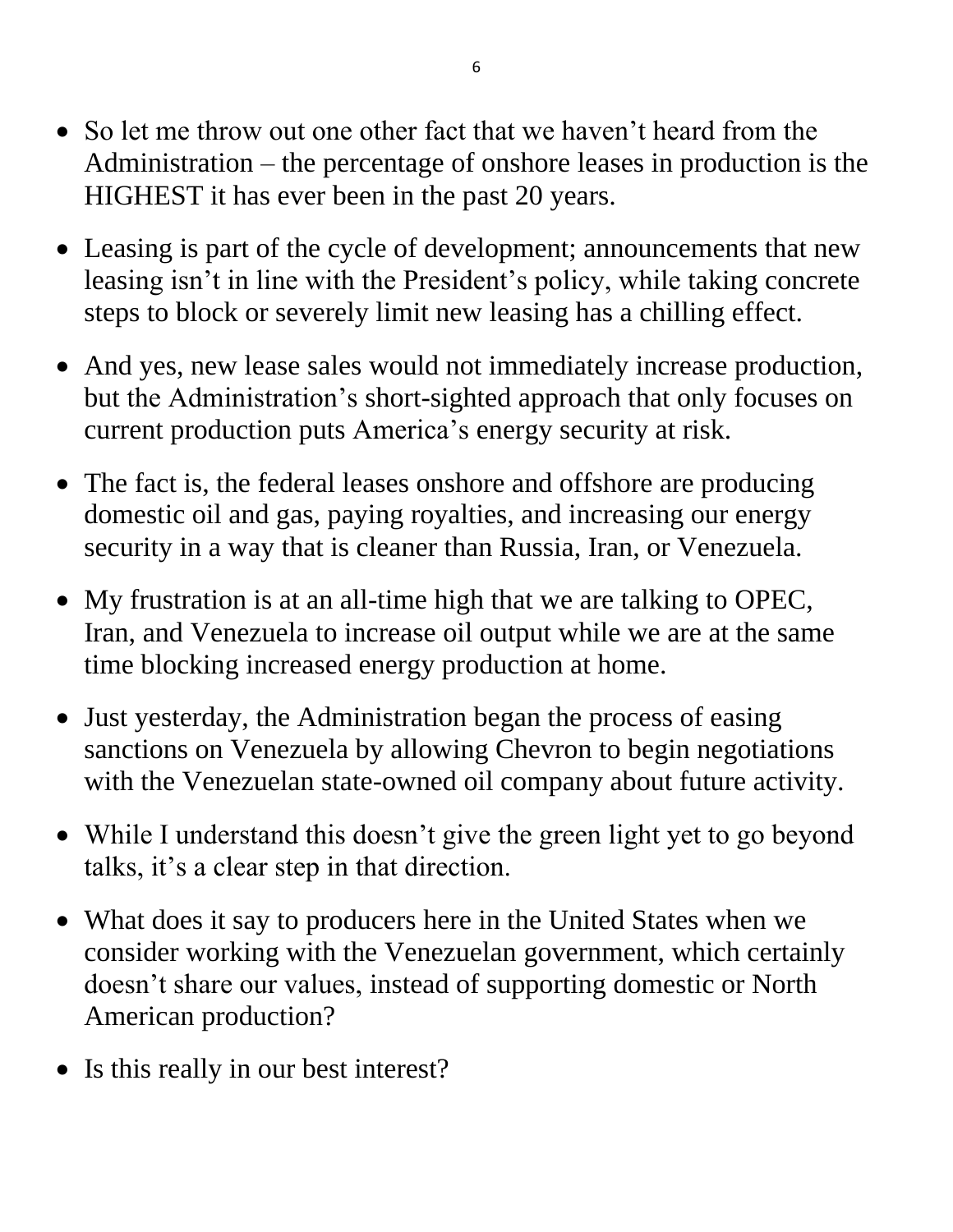- Is that in the best interest of the free world?
- I believe that we have two critical goals addressing climate change and energy security.
- Actions like these don't get us any closer to either of those goals.
- From a methane emissions standpoint, Venezuelan oil is among the dirtiest anywhere.
- Putin's war in Ukraine must serve as a permanent wake up call to the international community that we cannot rely upon nations like Russia, Iran, Venezuela, or China for U.S. or our allies' energy security.
- The only way we will be able to guarantee our energy security, which will also allow us to develop the technology to meet our climate goals, is to rely on ourselves and our proven partners around the globe.
- Along the same lines, I look ahead to the energy transition and am concerned about our nation's supply of critical minerals, where the Department plays an enormous role through the U.S. Geological Survey and the Bureau of Land Management.
- Unlike oil and gas, the Administration has shown interest in reducing the reliance on China and other countries for key minerals.
- However, these early steps require follow through earlier this week Senator Murkowski and I raised concerns about critical mineral deadlines from the Energy Act that multiple agencies, including Interior, have not met.